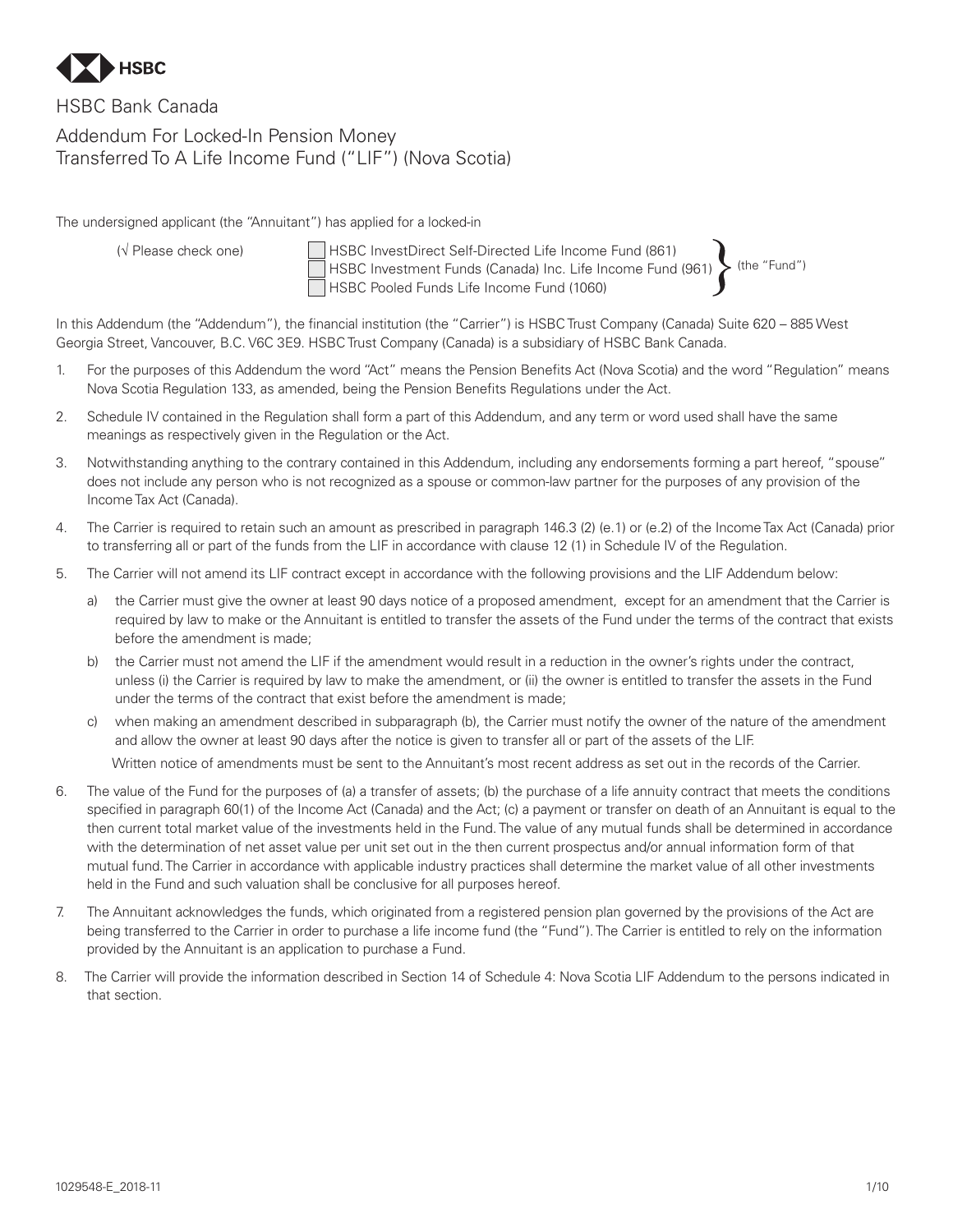# **Schedule 4: Nova Scotia LIF Addendum**

(*Pension Benefits Regulations*)

Note: This document is Schedule 4 to the *Pension Benefits Regulations* (Nova Scotia). It forms part of the regulations and must be read, construed and interpreted in conjunction with the *Pension Benefits Act* and its regulations.

#### **Definitions for this Schedule**

**1** In this Schedule,

"Act" means the *Pension Benefits Act*;

"domestic contract", as defined in Section 2 of the regulations, means a written agreement referred to in and for the purpose of Section 74 of the Act, or Section 14 of the *Pooled Registered Pension Plans Act*, that provides for a division between spouses of any pension benefit, deferred pension, pension, LIRA or LIF and includes a marriage contract as defined in the *Matrimonial Property Act*;

"federal *Income Tax Act*", as defined in Section 2 of the regulations, means the *Income Tax Act* (Canada) and, unless specified otherwise, includes the regulations made under that Act;

"owner" means any of the following persons, as set out in subsection 205(2) of the regulations, who has purchased a LIF:

- (i) a former member who is entitled to make a transfer under clause 61(1)(b) of the Act,
- (ii) a spouse of a person who was a member, and who is entitled to make a transfer under clause 61(1)(b) of the Act,
- (iii) a person who has previously transferred an amount under clause 61(1)(b) of the Act into a LIRA or LIF,
- (iv) a person who has previously transferred an amount into a LIF as a result of a division of any pension benefit, deferred pension or pension under Section 74 of the Act,
- (v a spouse who is entitled to transfer a lump sum as a result of a division of any pension benefit, deferred pension or pension under Section 74 of the Act,
- (vi) if the funds in the account of a pooled registered pension plan are used for the purchase, a person who transfers the amount in accordance with the *Pooled Registered Pension Plans Act* and the *Pooled Registered Pension Plans Regulations*;

"regulations" means the *Pension Benefits Regulations* made under the Act;

"spouse", as defined in the Act, means either of 2 persons who

- (i) are married to each other,
- (ii are married to each other by a marriage that is voidable and has not been annulled by a declaration of nullity,
- (iii) have gone through a form of marriage with each other, in good faith, that is void and are cohabiting or, if they have ceased to cohabit, have cohabited within the 12-month period immediately preceding the date of entitlement, and
- (iv) are domestic partners within the meaning of Section 52 of the *Vital Statistics Act*, or
- (v) not being married to each other, are cohabiting in a conjugal relationship with each other, and have done so continuously for at least
	- (A) 3 years, if either of them is married, or
	- (B) 1 year, if neither of them is married;

"temporary income" means income payments from a LIF that, in accordance with Section 9 of this Schedule, are paid to an owner before they turn 65 years old;

"Superintendent" means the Superintendent of Pensions, as defined in the Act.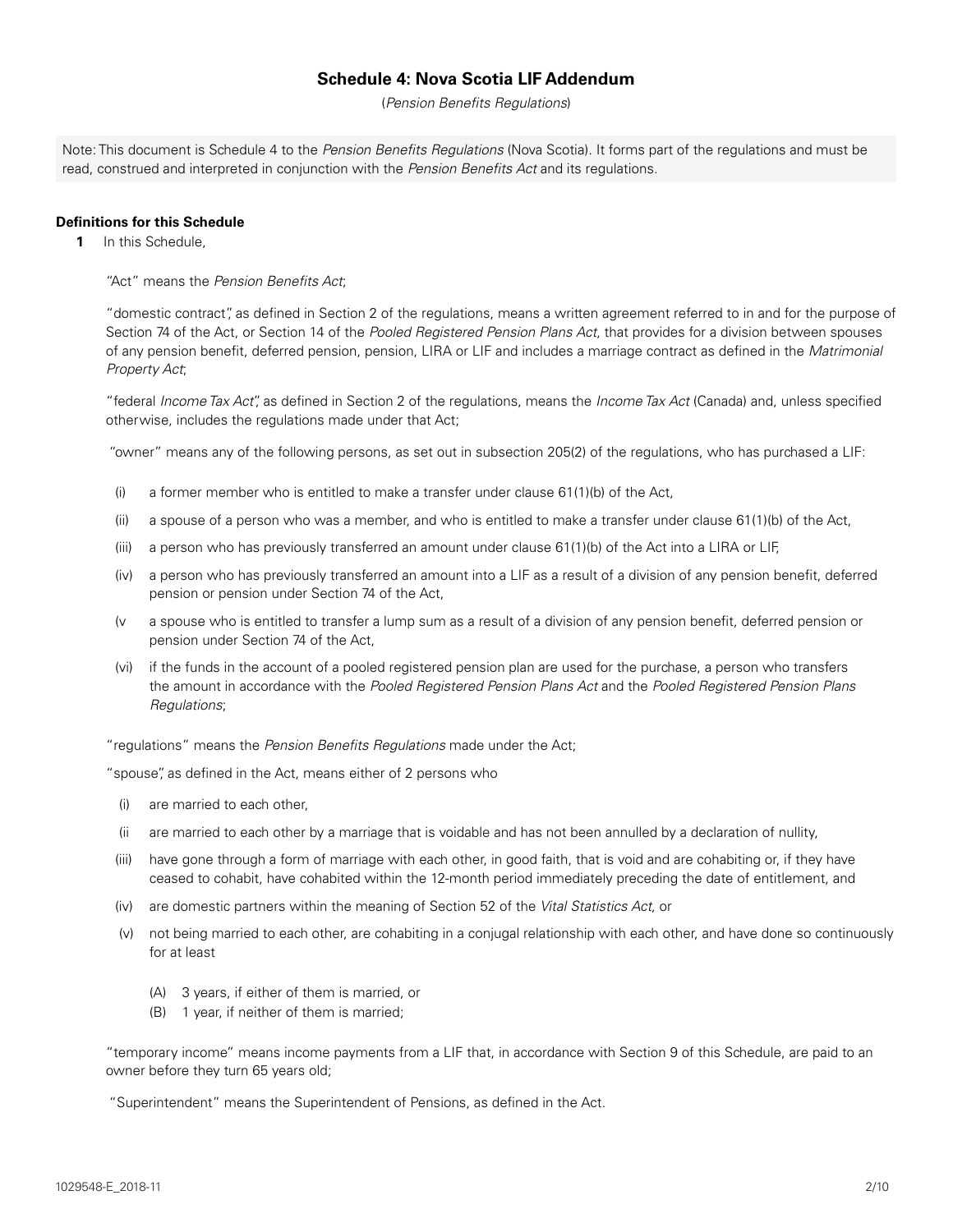#### **Fiscal year of LIFs**

- **2 (1)** In this Schedule, "fiscal year" means the fiscal year of a LIF.
	- **(2)** A fiscal year must end on December 31 and must not be longer than 12 months.

#### **Reference rate criteria**

- **3** A reference rate in this Schedule for a fiscal year must meet all of the following criteria:
	- (a) it must be based on the month-end nominal rate of interest earned on long-term bonds issued by the Government of Canada for November of the year immediately before the beginning of the fiscal year, as compiled by Statistics Canada and published in the Bank of Canada Review as CANSIM Series V122487, with the following adjustments applied successively to that nominal rate:
		- (i) an increase of 0.5%,
		- (ii) the conversion of the increased rate, based on interest compounded semi-annually, to an effective annual rate of interest,
		- (iii) the rounding of the effective interest rate to the nearest multiple of 0.5%;
	- (b) it must not be less than 6%.

# **Note Re Requirements of the** *Pension Benefits Act* **and** *Regulations* **and the**  *Pooled Registered Pension Plans Act* **and its regulations**

## **Prohibitions on transactions from Section 91 of Act**

Under Section 91 of the Act and Section 12 of the *Pooled Registered Pension Plans Act*, money held in a LIF must not be commuted or surrendered in whole or in part except as permitted by this Schedule and the regulations including, without limiting the generality of the foregoing, the following Sections of the regulations:

- Sections 211 through 230, respecting withdrawal in circumstances of financial hardship
- Section 231, respecting withdrawal in circumstances of considerably shortened life expectancy
- Section 232, respecting withdrawal in circumstances of non-residency
- Section 233, respecting withdrawal of small amounts at age 65
- Section 198, respecting the transfer of an excess amount, as defined in that Section.

Pursuant to subsection 91(2) of the Act and subsection 12(2) of the *Pooled Registered Pension Plans Act*, any transaction that contravenes Section 91 of the Act or Section 12 of the *Pooled Registered Pension Plans Act* is void.

# **Values of assets in LIF subject to division**

The value of the assets in a LIF is subject to division in accordance with all of the following:

- an order of the Supreme Court of Nova Scotia that provides for the division of a pension benefit, deferred pension or pension under Section 74 of the Act, or a division of the funds in a pooled registered pension plan account under Section 14 of the *Pooled Registered Pension Plans Act*
- a domestic contract that provides for the division of a pension benefit, deferred pension or pension under Section 74 of the Act, or a division of the funds in a pooled registered pension plan account under Section 14 of the *Pooled Registered Pension Plans Act*
- the regulations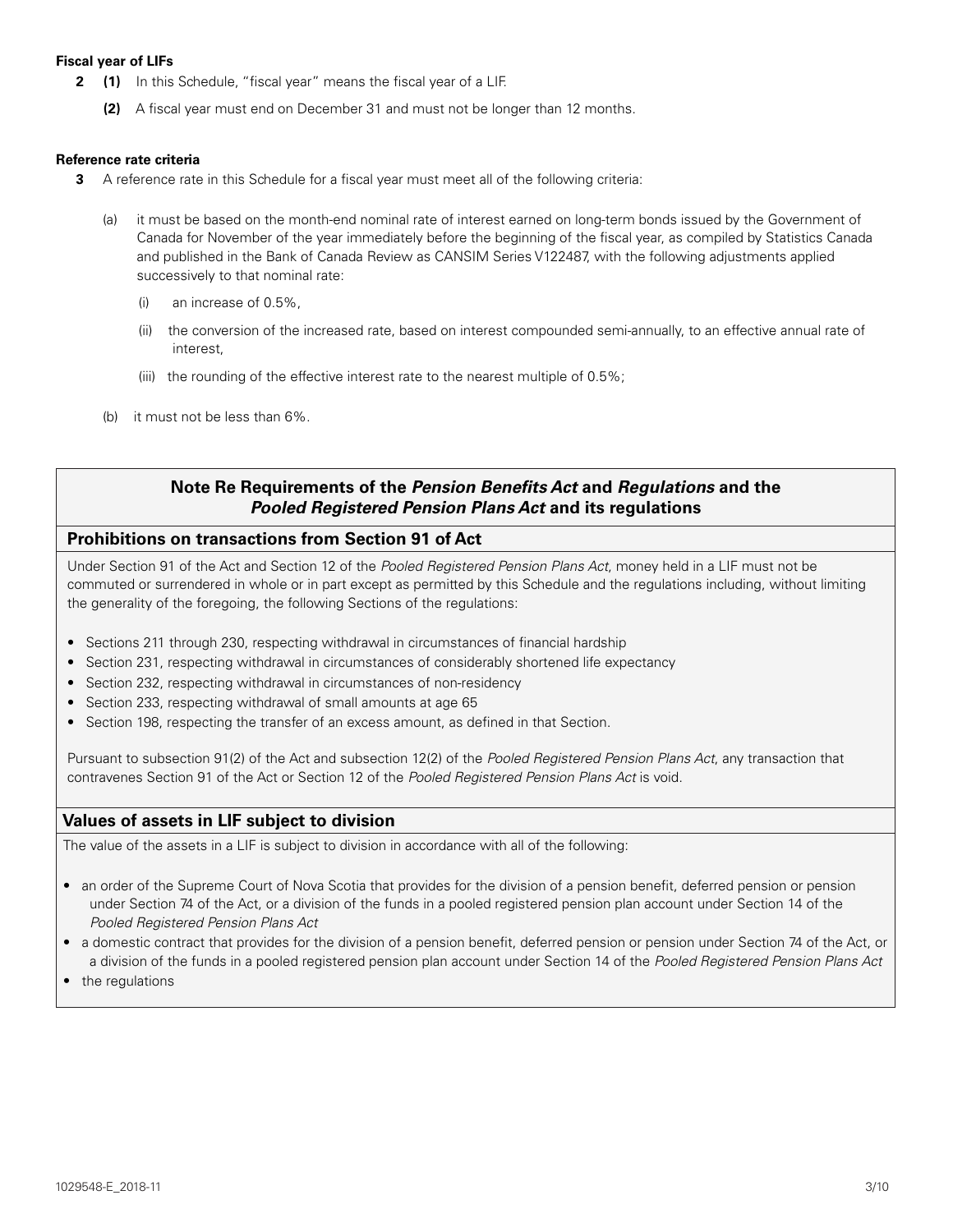#### **Money held in LIF**

The following requirements are set out in the *Pension Benefits Act* and are applicable to LIFs governed by this Schedule:

- Money held in a LIF must not be assigned, charged, or given as security except as permitted by subsection 88(3) of the Act, Section 90 of the Act, subsection 12(3) of the *Pooled Registered Pension Plans Act* or Section 13 of the *Pooled Registered Pension Plans Act*, and any transaction purporting to assign, charge, anticipate or give the money in the LIF as security is void.
- Money held in a LIF is exempt from execution, seizure or attachment except for the purpose of enforcing a maintenance order as permitted by Section 90 of the Act or Section 13 of the *Pooled Registered Pension Plans Act*.

#### **Periodic payments of income out of LIFs**

- **4 (1)** An owner must be paid an income from their LIF, the amount of which may vary, annually.
	- **(2)** Income payments from a LIF must begin no earlier than
		- (a) the earliest date that the owner would have been entitled to receive a pension under any pension plan from which the money was transferred; or
		- (b) if all of the money in a LIF is derived from sources other than a pension benefit provided in respect of any employment of the owner, the date the owner turns 55 years old.
	- **(3)** Income payments from a LIF must begin no later than the end of a LIF's 2nd fiscal year.

#### **Amount of income payments from LIFs**

- **5** (1) Subject to the minimum amount in Section 6 of this Schedule, an owner of a LIF must establish the amount of income to be paid during each fiscal year at the beginning of the fiscal year and after they have received the information required by Section 14 of this Schedule.
	- **(2)** Except as provided in subsection (5), an owner of a LIF must notify the financial institution providing the LIF of the amount to be paid out of the LIF each year and any owner who does not do so is deemed to have selected the minimum amount determined under Section 6 of this Schedule.
	- **(3)** The owner's notice required by subsection (2) must be given either
		- (a) except as provided in subsection (5), at the beginning of the fiscal year;
		- (b) at a time agreed to by the financial institution providing the LIF.
	- **(4)** The owner's notice required by subsection (2) expires at the end of the fiscal year to which it relates.
	- **(5)** If a financial institution providing a LIF guarantees the rate of return of the LIF over a period that is greater than 1 year, the period must end at the end of a fiscal year and the owner may establish the amount of income to be paid during the period at the beginning of the period.

#### **Minimum annual LIF withdrawal**

- **6** (1) The amount of income that is paid out of a LIF during a fiscal year must not be less than the minimum amount prescribed for a registered retirement income fund by the federal *Income Tax Act*, determined on the basis of the owner's age or the age of the owner's spouse if the spouse is younger than the owner.
	- **2)** Despite Sections 7, 8, 10, 11 and 12 of this Schedule, if the minimum amount specified by subsection (1) is greater than the maximum amount determined under those Sections for a fiscal year, then the minimum amount under subsection (1) must be paid out of the LIF during the fiscal year.

#### **Pro-rating amount of withdrawal if initial fiscal year less than 12 months**

**7** If the initial fiscal year is less than 12 months long, the maximum amount determined under Sections 8, 10, 11 and 12 of this Schedule must be adjusted in proportion to the number of months in that fiscal year divided by 12, with any part of an incomplete month counting as 1 month.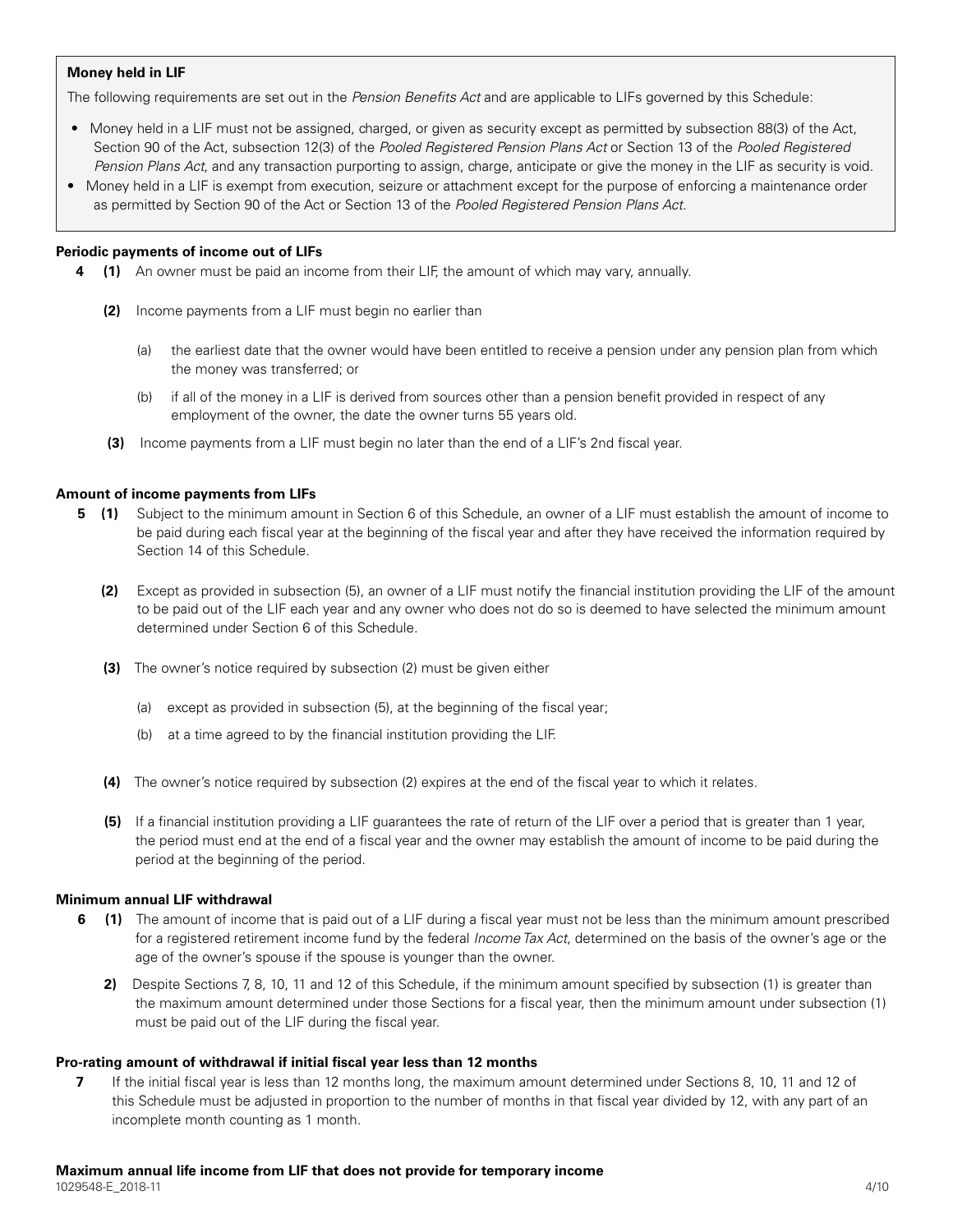**8** The maximum annual amount of life income to be paid each year from a LIF from which no temporary income is paid is determined by the following formula:

```
maximum payable = F \times Bin which
```
- F = is the factor in Schedule 5: Life Income Fund—Factor F that corresponds to the reference rate for the fiscal year and the owner's age at the end of the previous year
- B = the balance of the LIF at the beginning of the fiscal year, increased by any money transferred to the LIF after the beginning of that fiscal year and reduced by any money transferred from another LIF, to the LIF, in the same year.

#### **Withdrawal of temporary income from LIFs**

- **9** (1) A LIF may provide that the owner is entitled to temporary income in accordance with this Section and Sections 10 and 11 of this Schedule.
	- **(2)** An owner of a LIF from which temporary income may be paid who is at least 54 years old but under 65 years old at the end of the calendar year before the date they apply, may apply in an approved form to the financial institution that provides a LIF for payment of temporary income from the LIF.
	- **(3)** Temporary income must not be paid under a LIF
		- (a) before the owner is 55 years old; and
		- (b) after the end of the year in which the owner turns 65 years old.
	- **(4)** Temporary income is not payable if any portion of a payment out of a LIF is transferred to an registered retirement savings plan or a registered retirement income fund.

#### **Maximum temporary income for fiscal year**

- **10 (1)** Except as provided in subsection (2), the maximum temporary income that may be paid during a fiscal year out of a LIF from which temporary income may be paid must be the lesser of the following amounts:
	- (a) the amount calculated by the following formula:

```
 (50% of the YMPE) - T
in which
```
YMPE = the Year's Maximum Pensionable Earnings for the fiscal year

- T = the total of temporary income for the owner from a pension plan or from other LIFs of the owner for that fiscal year;
- (b) the amount calculated by the following formula:

```
F \times B \times D in which
```
- F = is the factor in Schedule 5: Life Income Fund—Factor F that corresponds to the reference rate for the fiscal year and the owner's age at the end of the previous year
- B = the balance of the LIF at the beginning of the fiscal year, increased by any money transferred to the LIF after the beginning of that fiscal year and reduced by any money transferred from another LIF, to the LIF, in the same year
- D = the factor in Schedule 6: Life Income Fund—Temporary Income Factor D that corresponds to the owner's age at the end of the previous fiscal year.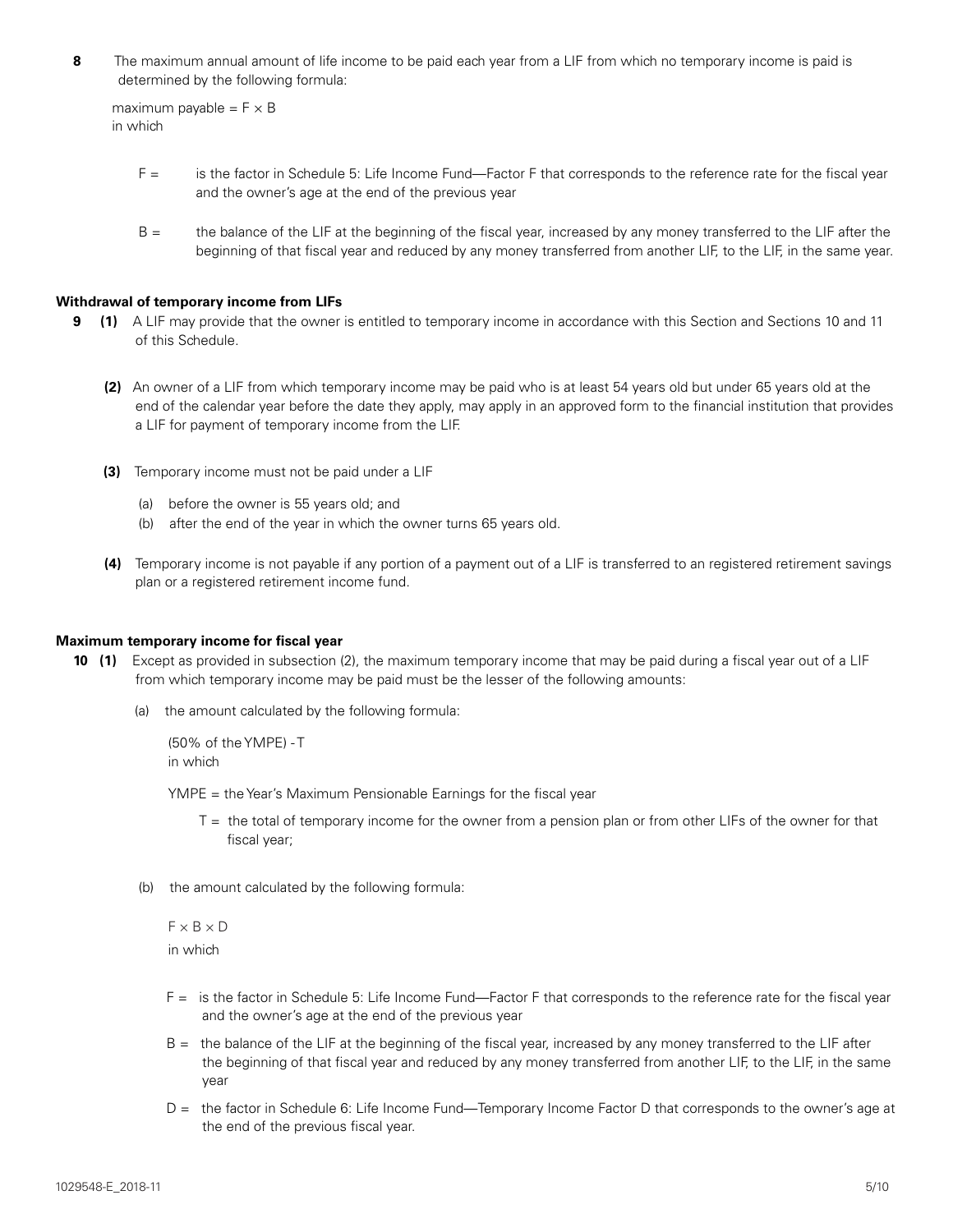- **(2)** If the amount determined under clause (1)(b) is less than 50% of the Year's Maximum Pensionable Earnings, then the maximum temporary income paid out of a LIF during a fiscal year must be the lesser of the following amounts:
	- (a) the amount calculated under clause (1)(a);
	- (b) the balance of the LIF at the beginning of the fiscal year, increased by any money transferred to the LIF after the beginning of that fiscal year and reduced by any money transferred from another LIF to the LIF in the same year.

#### **Maximum life income withdrawal from LIFs**

**11** The maximum life income to be paid from a LIF from which a temporary income is paid is determined by the following formula, provided that the maximum must not be less than zero:

maximum payable =  $(F \times B) - (Y \div D)$ in which

- F = the factor in Schedule 5: Life Income Fund—Factor F that corresponds to the reference rate for the fiscal year and the owner's age at the end of the previous year
- B = the balance of the LIF at the beginning of the fiscal year, increased by any money transferred to the LIF after the beginning of that fiscal year and reduced by any money transferred from another LIF, to the LIF, in the same year
- Y = the maximum annual temporary income determined under Section 10 of this Schedule
- D = the factor in Schedule 6: Life Income Fund—Temporary Income Factor D that corresponds to the owner's age at the end of the previous year.

#### **Maximum annual income payable if financial institution guarantees rate of return of LIFs**

- **12 (1)** If a financial institution that provides a LIF guarantees the rate of return of the LIF over a period greater than 1 year and the owner establishes the amount of income to be paid during that period, the maximum income that may be paid during each of the fiscal years during the period must be determined at the beginning of each fiscal year in the period in accordance with this Section.
	- **(2)** For each year after the initial fiscal year, the maximum income to be paid for the fiscal year under a LIF described in subsection (1) is equal to the lesser of the following amounts:
		- (a) the balance of the LIF at the time of payment in that year;
		- (b) the amount determined by the following formula:

```
maximum income = (I \times B) \div RB in which
```
- I = the maximum income determined for the initial fiscal year under Section 11 of this Schedule
- $B =$  the balance of the LIF at the beginning of the fiscal year
- RB = the reference balance determined at January 1 of the year as calculated under subsection (3).
- **(3)** For the formula in clause (2)(b), the reference balance ("RB") must be calculated by the following formula:  $RB = (PRB - I) + ((PRB - I) \times RR/100)$

in which

- $PRB =$  the reference balance
	- (i) at the beginning of the previous year, or
	- (ii) for the 2nd year of the period, the LIF balance at the beginning of the 1st year of the period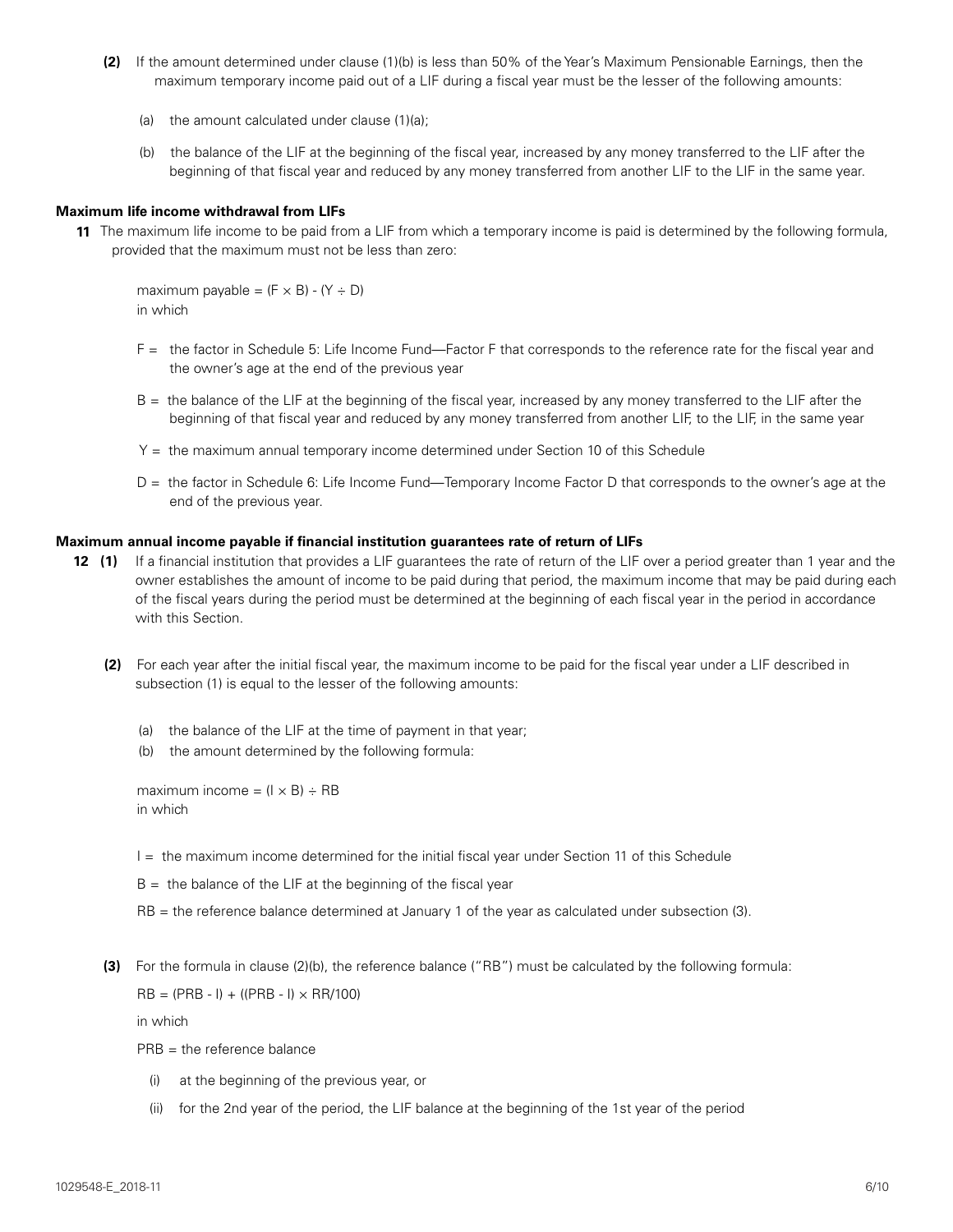- $I =$  the maximum income determined for the initial fiscal year
- RR = the reference rate for the year, if the fiscal year is one of the first 16 fiscal years of the LIF, or by 6% for any other year.

#### **Income in excess of maximum**

**13** If income paid to an owner under a LIF during a fiscal year exceeds the maximum that may be paid, the balance of the LIF must not be reduced by the excess unless the payment is attributable to incorrect information provided by the owner.

#### **Information to be provided annually by financial institution**

- **14** At the beginning of each fiscal year, a financial institution providing a LIF must provide all of the following information to an owner about their LIF:
	- (a) with respect to the previous fiscal year:
		- (i) the sums deposited,
		- (ii) any accumulated investment earnings including any unrealized capital gains or losses,
		- (iii) the payments made out of the LIF,
		- (iv) any withdrawals from the LIF made under the following circumstances, in accordance with Sections 211 to 230 of the regulations:
			- (A) a mortgage default circumstance, as defined in clause 212(1)(a) of the regulations,
			- (B) a medical expense circumstance, as defined in clause 212(1)(b) of the regulations,
			- (C) a rental default circumstance, as defined in clause 212(1)(c) of the regulations,
			- (D) a reduced income circumstance, as defined in clause 212(1)(d) of the regulations,
		- (v) any transfers made out of the LIF,
		- (vi) the fees charged against the LIF;
	- (b) the value of the assets in the LIF at the beginning of the fiscal year;
	- (c) the minimum amount that must be paid out as income to the owner during the current fiscal year;
	- (d) the maximum amount that may be paid out as income to the owner during the current fiscal year;
	- (e) for a LIF that provides for temporary income, and the owner was at least 54 years old but under 65 years old at the end of the previous year,
		- (i) how the owner may apply for temporary income to be paid to them after they turn 55 years old, and
		- (ii) a statement that payment of temporary income will reduce the income that would otherwise be paid to the owner after age 65;
	- (f) a statement that the maximum amount of income that may be paid to the owner during the fiscal year will not be increased if assets held in another LIF during the year are transferred to the LIF;
	- (g) if the beginning of the fiscal year is later than the beginning of the calendar year, a statement as to whether any sums deposited were held in another LIF during the year, and the amount of those deposits;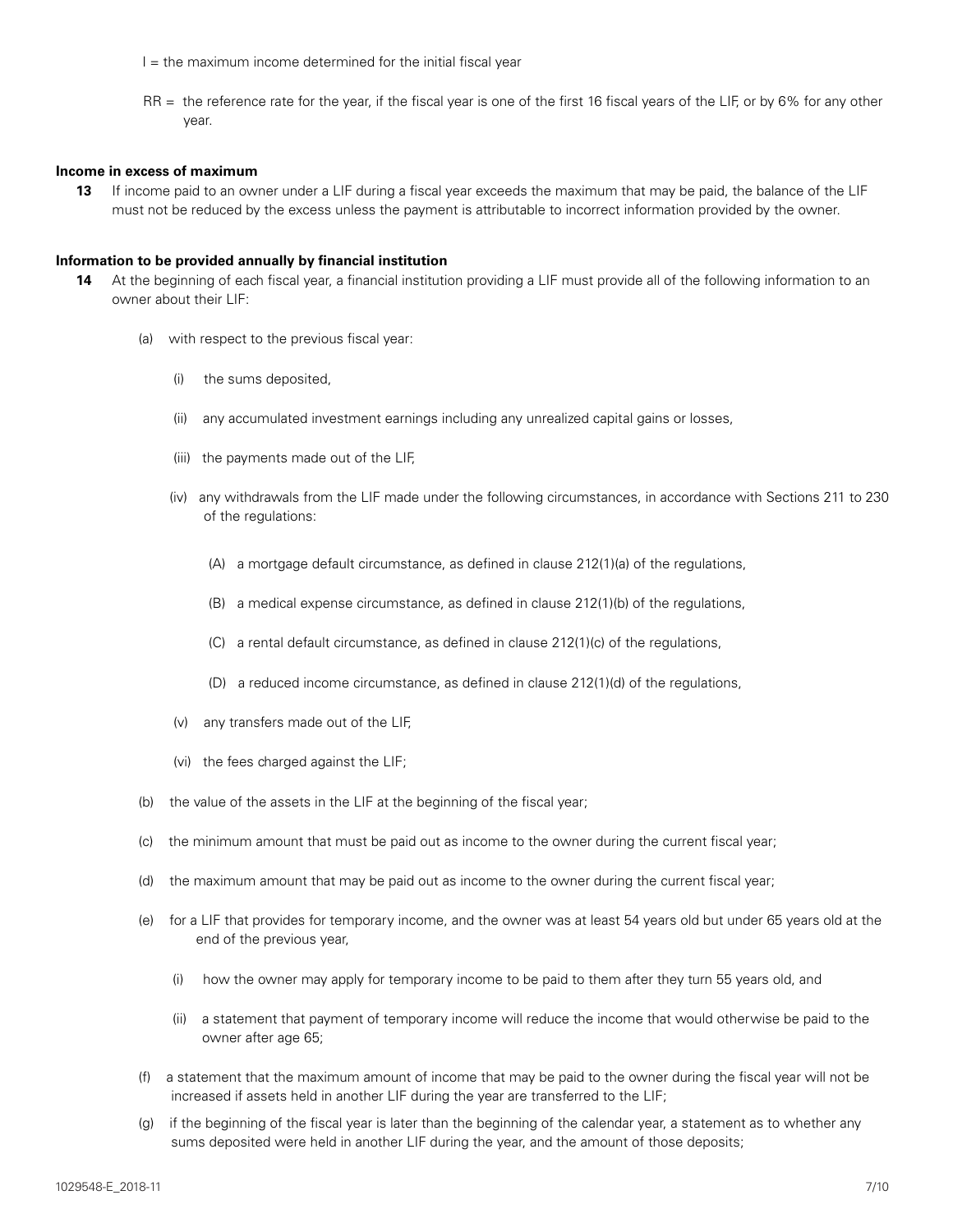- (h) a statement that if the owner wishes to transfer the balance of the LIF, in whole or in part, and still receive the income determined for the fiscal year from the LIF, then an amount must be retained in the LIF that is at least equal to the difference between the income determined for the fiscal year and the income already received from the LIF since the beginning of the fiscal year;
- (i) a statement that if the owner dies before the balance in the LIF is used to purchase a life annuity contract or is transferred under Section 15 of this Schedule, then the financial institution must provide the owner's spouse or beneficiary or the personal representative of their estate with the information in clauses (a) and (b), determined as of the date the owner died;
- (j) a statement that if the balance of the LIF is transferred to another financial institution or used to purchase a life annuity, then the financial institution must provide the owner the information in clauses (a) and (b), determined as of the date of the transfer or annuity purchase;
- (k) a statement that if the balance of the LIF is transferred to another financial institution or used to purchase a life annuity, then the financial institution must comply with Section 209 of the regulations, in accordance with subsection 15(6) of this Schedule.

### **Transferring assets from LIFs**

**15 (1)** An owner of a LIF may transfer all or part of the assets in the LIF as follows:

- (a) to either of the following:
	- (i) another LIF,
	- (ii) a LIRA held by another financial institution, if permitted under the federal *Income Tax Act*;
- (b) to purchase an immediate life annuity; or
- (c) for an owner who is a member or former member of a pension plan that provides for variable pension benefits, to the owner's variable benefits account in accordance with Section 150 of the regulations, if the transfer is permitted by the plan.
- **(2)** The date of a transfer under subsection (1) must not be later than 30 days after the owner requests it, unless any of the following apply:
	- (a) the financial institution providing the LIRA does not have all the information necessary to complete the transaction, in which case the 30- day period begins to run from the date the financial institution has all the necessary information;
	- (b) the transfer is in respect of assets held as securities whose term of investment extends beyond the 30-day period, in which case the 30-day period begins to run from the date the term of investment expires.
- **(3)** If assets in a LIF consist of identifiable and transferable securities, the financial institution providing the LIF may transfer the securities with the consent of the owner.
- **(4)** If assets held in a LIF are transferred to another LIF at any time in the current fiscal year, the maximum amount of income that may be paid to the owner of the LIF must not be increased.
- **(5)** A financial institution providing a LIF must advise the financial institution to which the assets of the LIF are transferred
	- (a) that the assets were held in a LIF in the current year; and
	- (b) whether the assets were determined in a manner that differentiated on the basis of sex.
- **(6)** If the balance of a LIF is transferred to another financial institution or used to purchase a life annuity, the financial institution providing the LIF must comply with Section 209 of the regulations.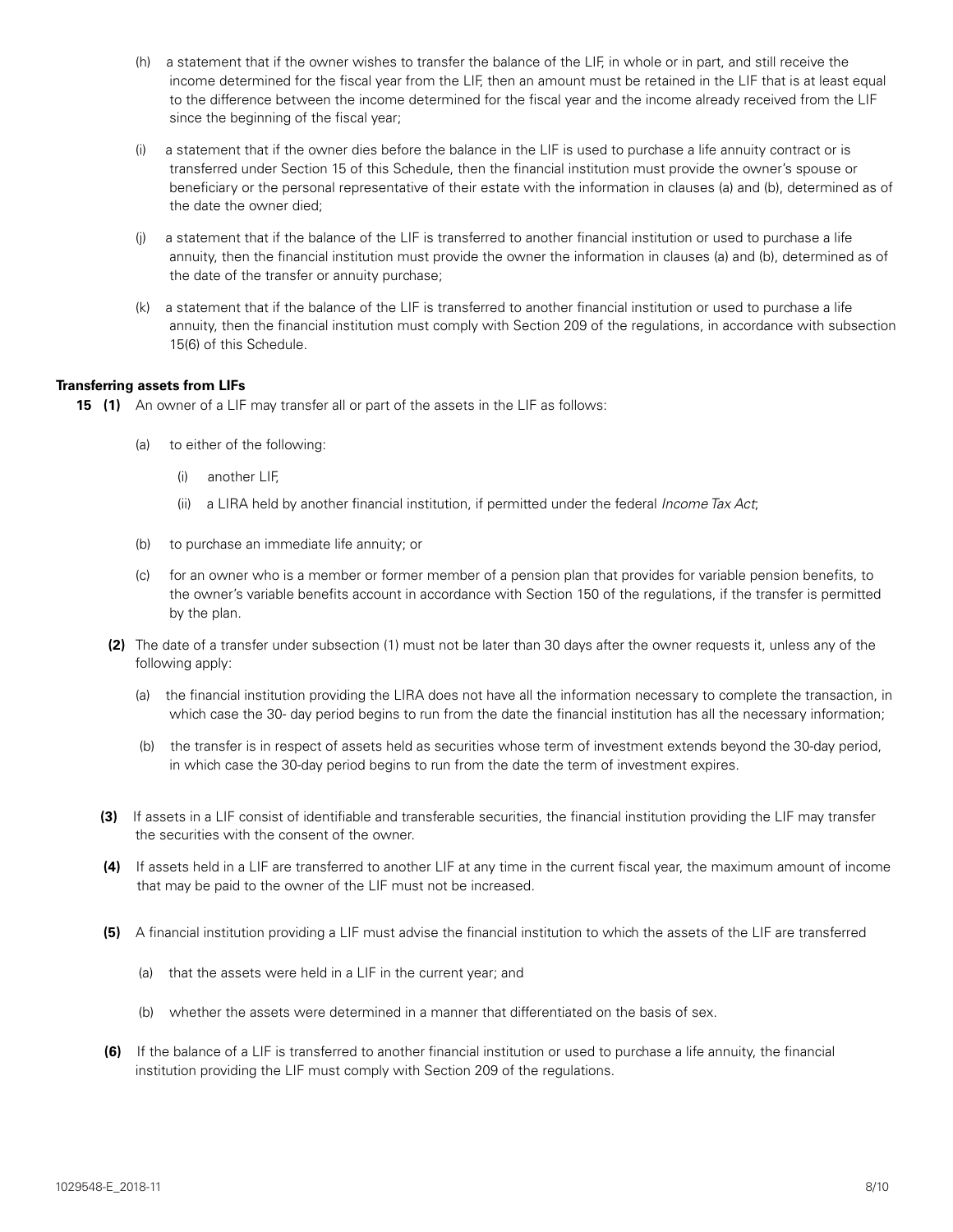#### **Information to be provided by financial institution on transfer of balance of LIFs**

**16** If the balance of the LIF is transferred to another financial institution or used to purchase a life annuity, the financial institution making the transfer must provide the owner with all of the information required to be provided annually under clauses 14(a) to (h) of this Schedule, determined as of the date of the transfer or annuity purchase.

#### **Information to be provided upon transfer of additional amounts to LIFs**

- **17** No later than 30 days after the date that money in locked-in funds that has not been held in a LIF at any time in the current year is transferred to a LIF, the financial institution providing the LIF must provide the owner with all of the following information:
	- (a) the information required to be provided annually under clauses 14(a) to (f) of this Schedule, determined as of the date of the transfer;
	- (b) the balance of the LIF used to determine the maximum amount that may be paid to the owner as income during the fiscal year.

#### **Death benefits**

- **18 (1)** If the owner of a LIF dies, the following are entitled to receive a benefit equal to the value of the assets in the LIF, subject to subsections (4) and (5):
	- (a) the owner's spouse;
	- (b) if there is no spouse or if the spouse is otherwise disentitled under subsection (4) or (5), the owner's named beneficiary;
	- (c) if there is no named beneficiary, the personal representative of the owner's estate.
	- **(2)** For the purposes of subsection (1), a determination as to whether an owner of a LIF has a spouse must be made as of the date the owner dies.
	- **(3)** For the purposes of subsection (1), the value of the assets in a LIF includes all accumulated investment earnings, including any unrealized capital gains and losses, of the LIF from the date of death until the date of payment.
	- **(4)** A spouse is not entitled to receive the value of the assets in a LIF under clause (1)(a) if the owner of the LIF was not
		- (a) a member or former member of a pension plan from which the assets were transferred, directly or indirectly, to purchase the LIF; or
		- (b) a member of a pooled registered pension plan from which the assets were transferred, directly or indirectly, to purchase the LIF.
	- **(5)** A spouse who is living separate and apart from the owner of a LIF without a reasonable prospect of resuming cohabitation on the date the owner dies is not entitled to receive the value of the assets in the LIF under clause (1)(a) if any of the following conditions apply:
		- (a) the spouse delivered a written waiver to the financial institution in accordance with Section 19 of this Schedule;
		- (b) the spouse is not entitled to receive any amount in respect of the assets in the LIF in accordance with the terms of a domestic contract that provides for the division of any pension benefit, deferred pension or pension under Section 74 of the Act or the funds in a pooled registered pension plan account under Section 14 of the *Pooled Registered Pension Plans Act*;
		- (c) the spouse is not entitled to receive any amount in respect of the assets in the LIF, by court order, in accordance with a court order respecting a division of a pension benefit, deferred pension or pension under Section 74 of the Act or the funds in a pooled registered pension plan account under Section 14 of the *Pooled Registered Pension Plans Act*.
	- **(6)** The benefit described in subsection (1) may be transferred to an RRSP or a RRIF in accordance with the federal *Income Tax Act*.

#### **Waiver of entitlement to death benefits by spouse**

**19 (1)** A spouse of an owner of a LIF may waive their entitlement to receive a benefit described in Section 18 of this Schedule from the LIF, by delivering, any time before the death of the owner, a written waiver in an approved form to the financial institution providing the LIF.